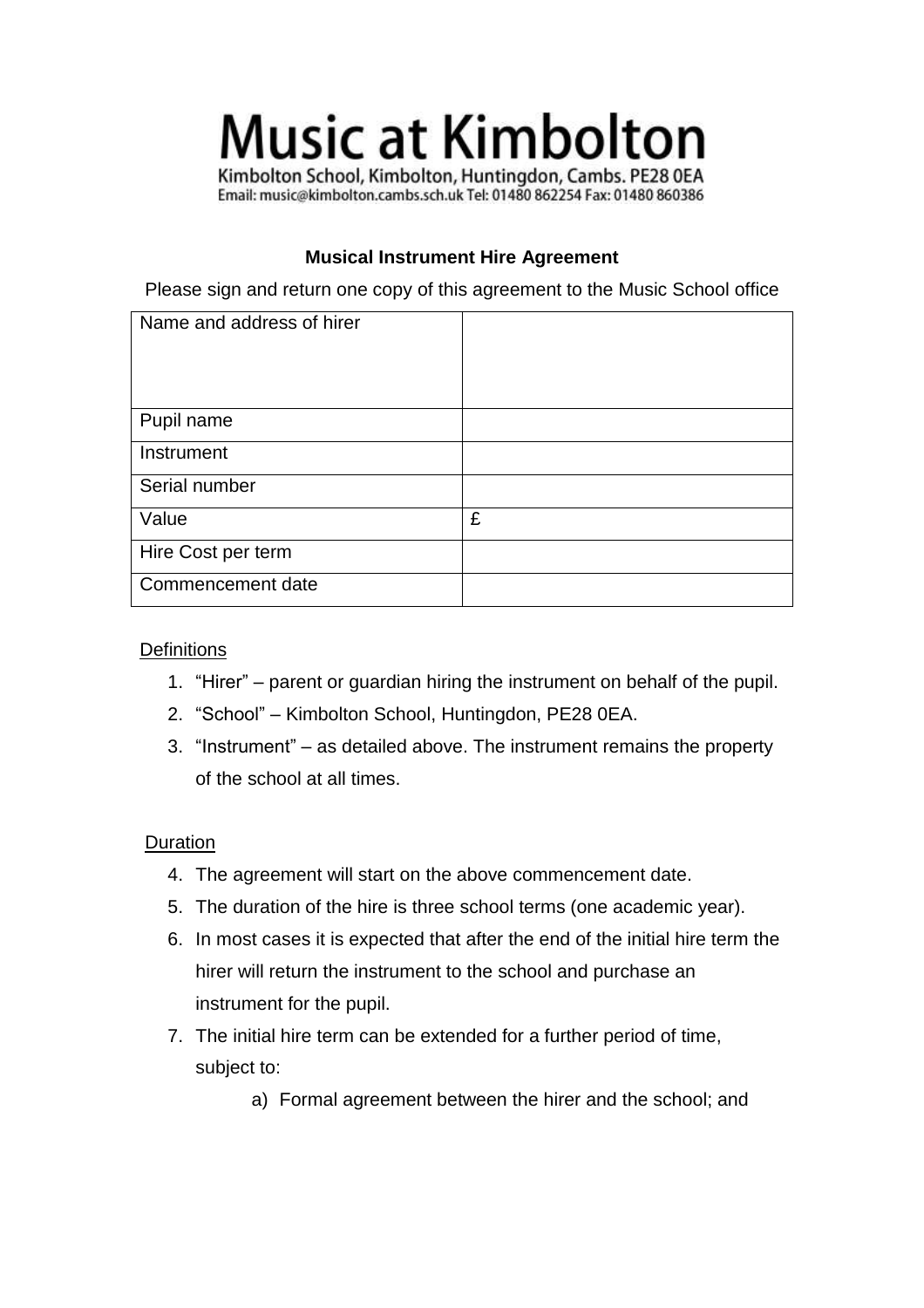- b) The instrument not being required by a new pupil who has expressed an interest in taking up lessons on the given instrument.
- 8. In certain cases, where there are prohibitive costs involved in purchasing a particular instrument, the school may agree to a longterm extension of the initial hire agreement. Any such extension granted will be subject to yearly review.

### **Cost**

- 9. The hirer agrees to pay the above price per school term, payable at the start of each term. This amount is subject to review by the school; any resulting increase in cost will apply from 1 September each year.
- 10.The school will notify the hirer in writing of any increase to the cost of hire.
- 11.No refund of the hire cost will be made for instruments returned part way through a school term.

### **Responsibilities**

12.The school will,

- a) Supply the instrument in full working order and in good condition.
- b) Undertake regular servicing of school instruments. In most cases this will be on a bi-annual basis; and
- c) Provide a safe place in which instruments can be stored during the school day.

13.The hirer will,

- a) Take reasonable care to keep the instrument in full working order and in good condition at all times.
- b) Insure the instrument against damage and loss to the value outlined above; and,
- c) Take all necessary steps to ensure that the pupil stores the instrument in a safe place whilst it is in school grounds.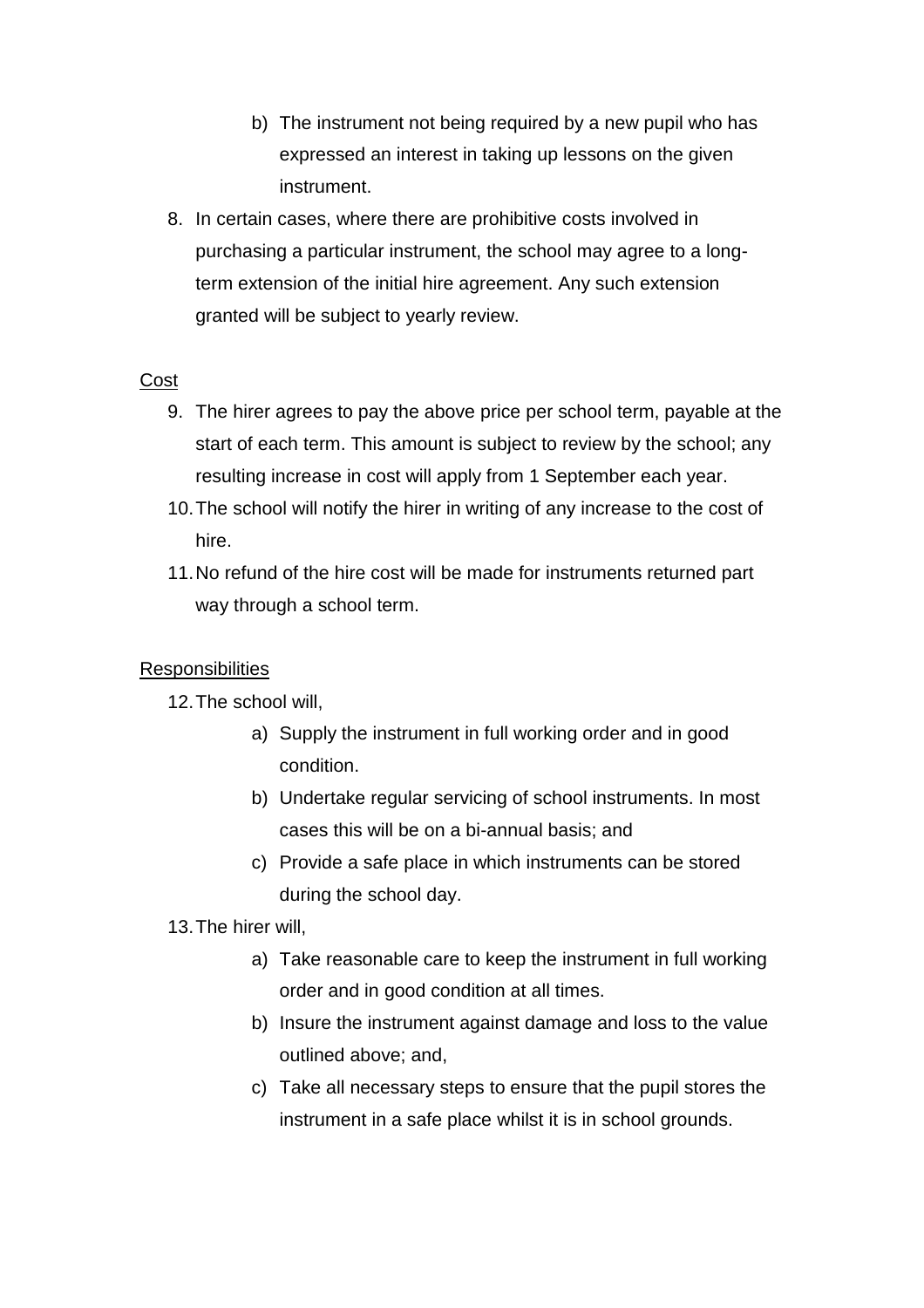- i) In the senior school, the safe place is the instrument store. This is opposite the music staff room and accessed by a code.
- ii) In the prep school, the safe place to leave instruments is either in one of the four teaching rooms or the main music classroom.
- iii) Instruments must therefore not be left in bag racks, changing rooms, classrooms or open spaces in any part of the school grounds during the school day.

#### Damage/ Loss

- 14.Parties to the agreement shall be liable for any costs relating to loss and damage as follows:
	- a) Wear and tear (including accidentally caused small scratches or marks consistent with careful use of the instrument)
		- The school accepts that some wear and tear is inevitable and will bear the cost of such minor repair work, in line with its servicing commitment.
	- b) Serious damage (such as renders the instrument unplayable or requiring repair above and beyond that covered by wear and tear)
		- The hirer accepts responsibility for the cost of repairing any such damage to the instrument or, if necessary, will replace the instrument with another instrument of equal kind and value.
	- c) Loss
		- The hirer accepts responsibility for replacing any instrument that is lost with another instrument of equal kind and value.
- 15.The school will seek advice from an independent instrument repairer as to the extent of any damage occurring to an instrument. The resulting decision reached in respect of the extent of any damage caused will be full and final, based on the report of the independent repairer.